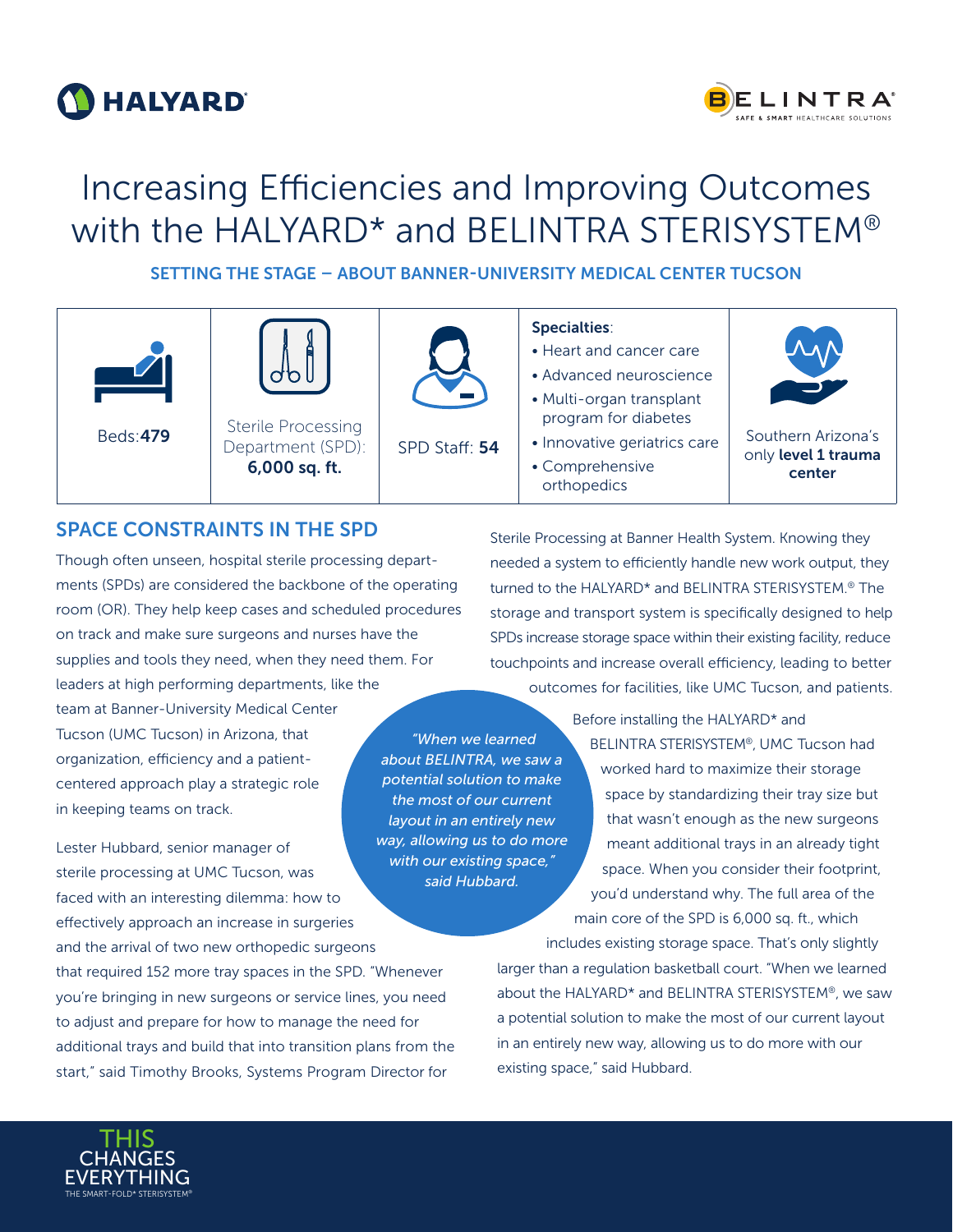## CUSTOMIZED SUPPORT EVERY STEP OF THE WAY

Hubbard and his team worked with O&M Halyard and BELINTRA to ensure a seamless process, starting with a no cost, on-site assessment of the SPD. The team measured the current SPD space and evaluated current operations, working to identify specific opportunities to maximize the use of space and improve the workflow. This included an in-person walk through to understand equipment in use, tray counts and procedures to determine ways to best use the allotted space and address staff challenges. When it came time to install the HALYARD\* and BELINTRA STERISYSTEM® storage system, employees, rather than contractors, coordinated the logistics of the product shipment, assembled the system, organized the trays based on UMC Tucson feedback and best practices, and labeled the end caps for quick and easy identification for staff. The STERISYSTEM® team then spent time with the UMC Tucson employees to ensure they felt empowered with how to best use the system to maintain the efficiencies that were just created.

"Our STERISYSTEM® installation and transition process really is a key differentiator for us when it comes to bringing added value to our customers," said Ken Brague, Clinical Product Specialist, Owens & Minor. "When I'm working with a customer, like UMC Tucson, I view it as a partnership, making sure they have all the knowledge and information they need to get the full facility-changing value of the HALYARD\* and BELINTRA STERISYSTEM.®"

#### IMMEDIATE IMPACT

Once STERISYSTEM® was installed and employees trained on the system, teams felt the difference in efficiency and outcomes at UMC Tucson almost immediately. With the STERISYSTEM® storage system, UMC Tucson gained additional room for close to 400 trays, meaning not only did they have room to accommodate the trays for the new surgeons, but they had room to support future storage needs in the SPD. Before the STERISYSTEM® installation,

UMC Tucson was processing 700 trays a week, and saw outputs increase to close to 1,000 trays a week after installation, allowing the facility to increase procedures, better meet scheduled surgery demands and improve outcomes for the OR. Even the reps for consigned trays were pleased and gave feedback that it was easier to find their trays since everything had an assigned home.

"Our goal is to set our staff up for success, so they can do their job to the best of their ability with limited distractions," said Hubbard. The HALYARD\* and BELINTRA STERISYSTEM® helped us achieve this from the get-go, improving organization so staff can

*"Our goal is to set our staff up for success, so they can do their job to the best of their ability with limited distractions..."*

walk down the aisle, easily find and select what the need and get it to the OR, and therefore the patient, as efficiently as possible."



*Banner UMC Tucson after the HALYARD\* and BELINTRA STERISYSTEM® Installation*